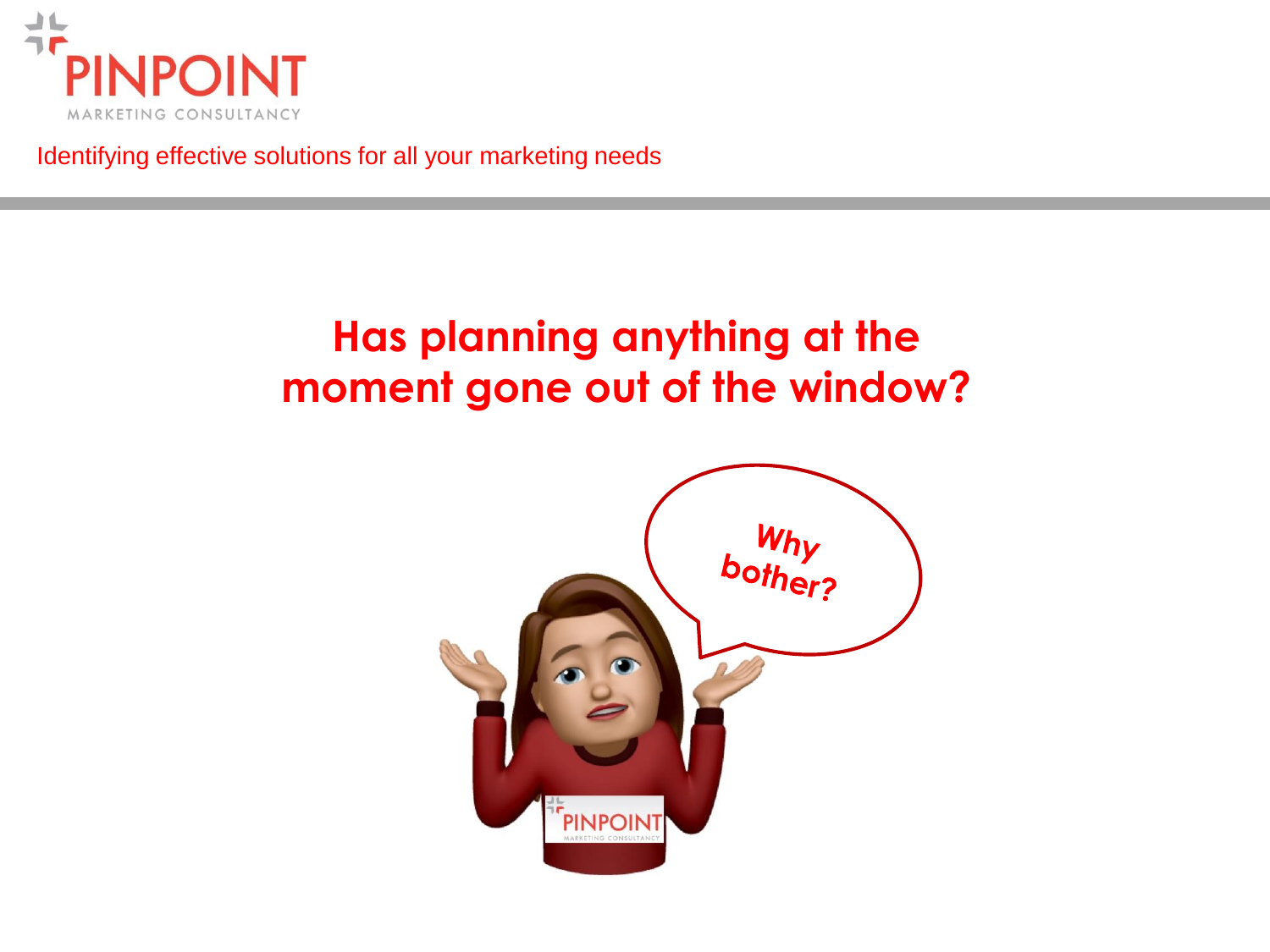

Identifying effective solutions for all your marketing needs



**Why bother having a plan for you/your business?**

• Yes things are up in the air and a lot of the pandemic and its repercussions are out of our control, but that's all the more reason to plan. Why?

- take stock of your business
- review your business
- build your foundations
- get organised and get ahead
- think logically
- save time
- save money
- goals vs wishes

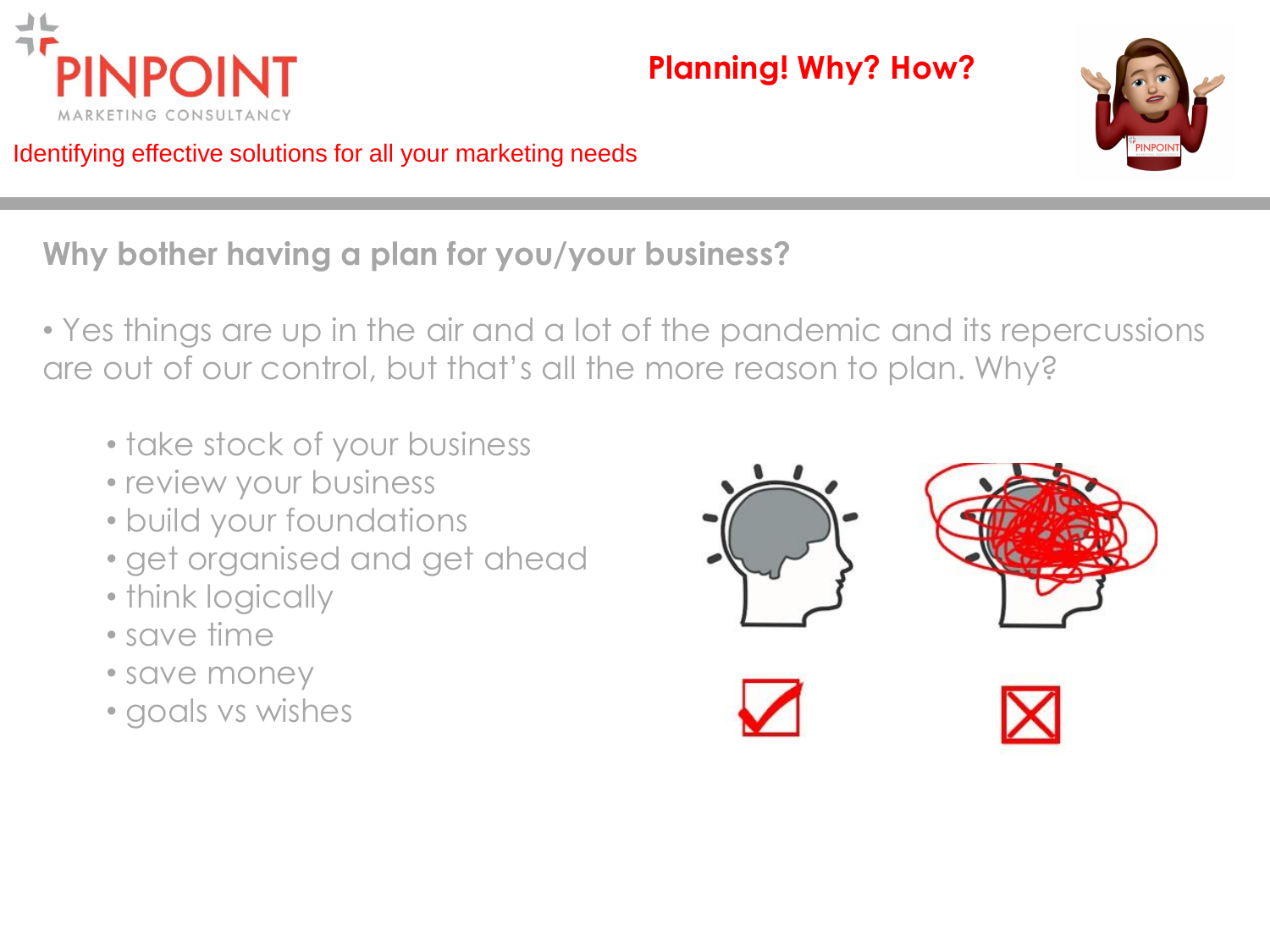



Identifying effective solutions for all your marketing needs

#### **How do we plan?**

• Knowing me like you do, of course I am going to say yes to planning, but what do you include in a traditional Marketing plan?

- 1. setting objectives
- 2. defining your messaging
- 3. thinking about your strategy
- 4. defining your target audience
- 5. defining your tactics
- 6. implementing your tactics and plan key step, phased
- 7. measuring and analysing

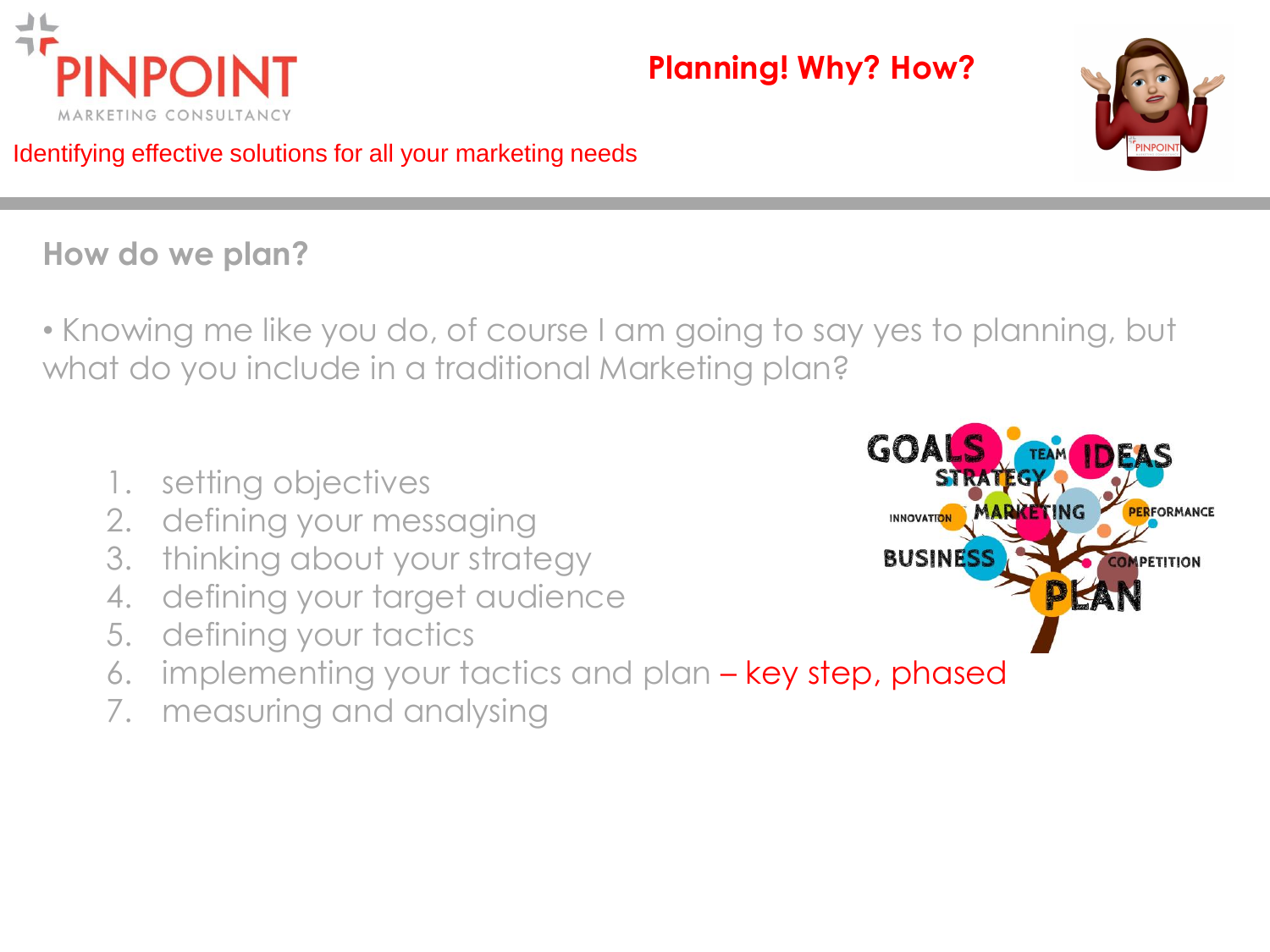



Identifying effective solutions for all your marketing needs

Did you know, a plan can cover your whole business or just one product or service if you are planning a new launch or pivoting just one area

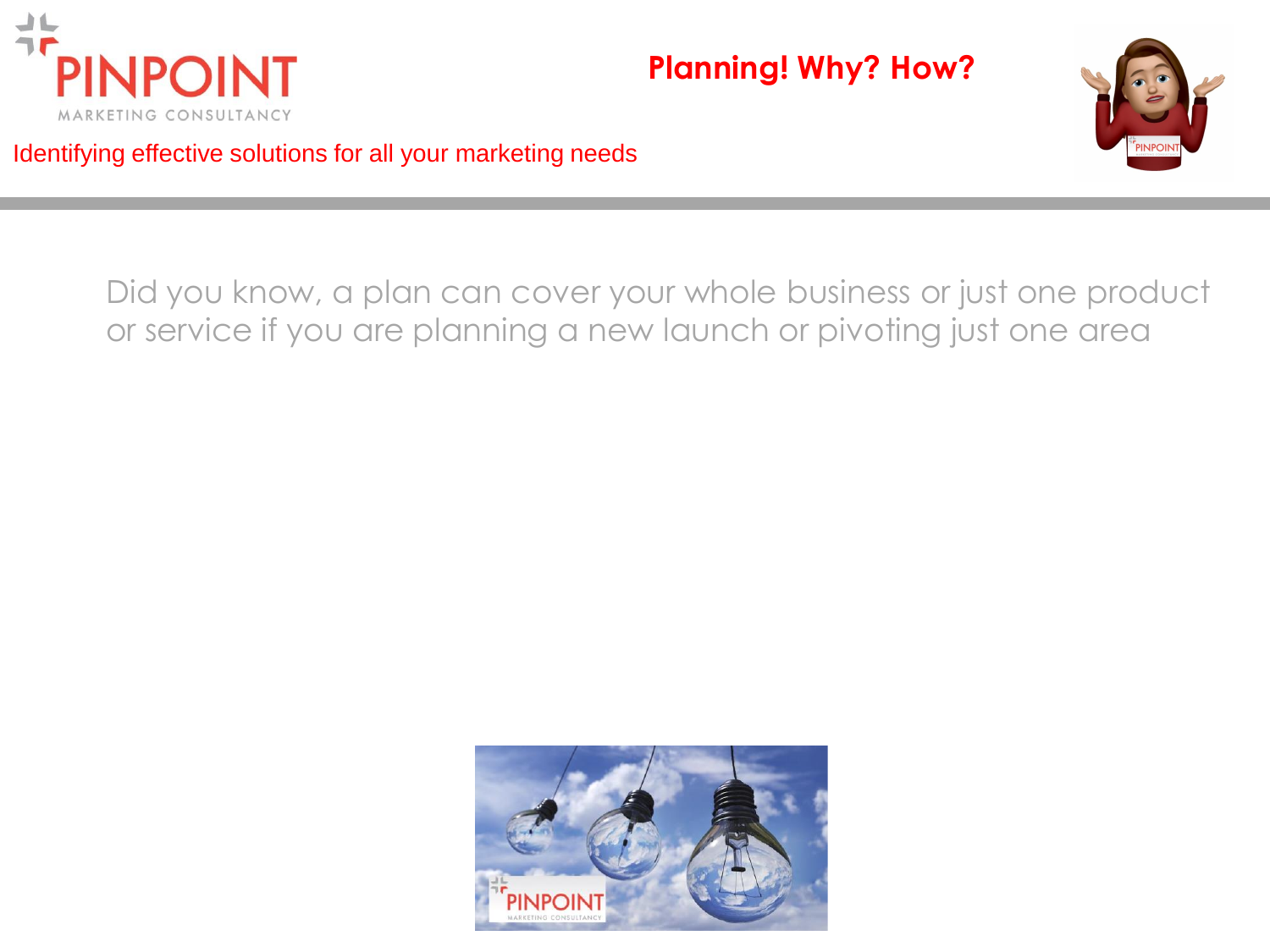



Identifying effective solutions for all your marketing needs

**Now it is time to start your planning journey …** *Handout* – don't worry about note taking

**Let's review your business and ask yourself these questions …** – answers to follow in a minute …

- What does your business or you offer?
- Who are your customers current and potentials?
- Who would you like to be introduced to customer or partner/referral wise?
- What is your USP?, your differentiator?
- Who are your competitors?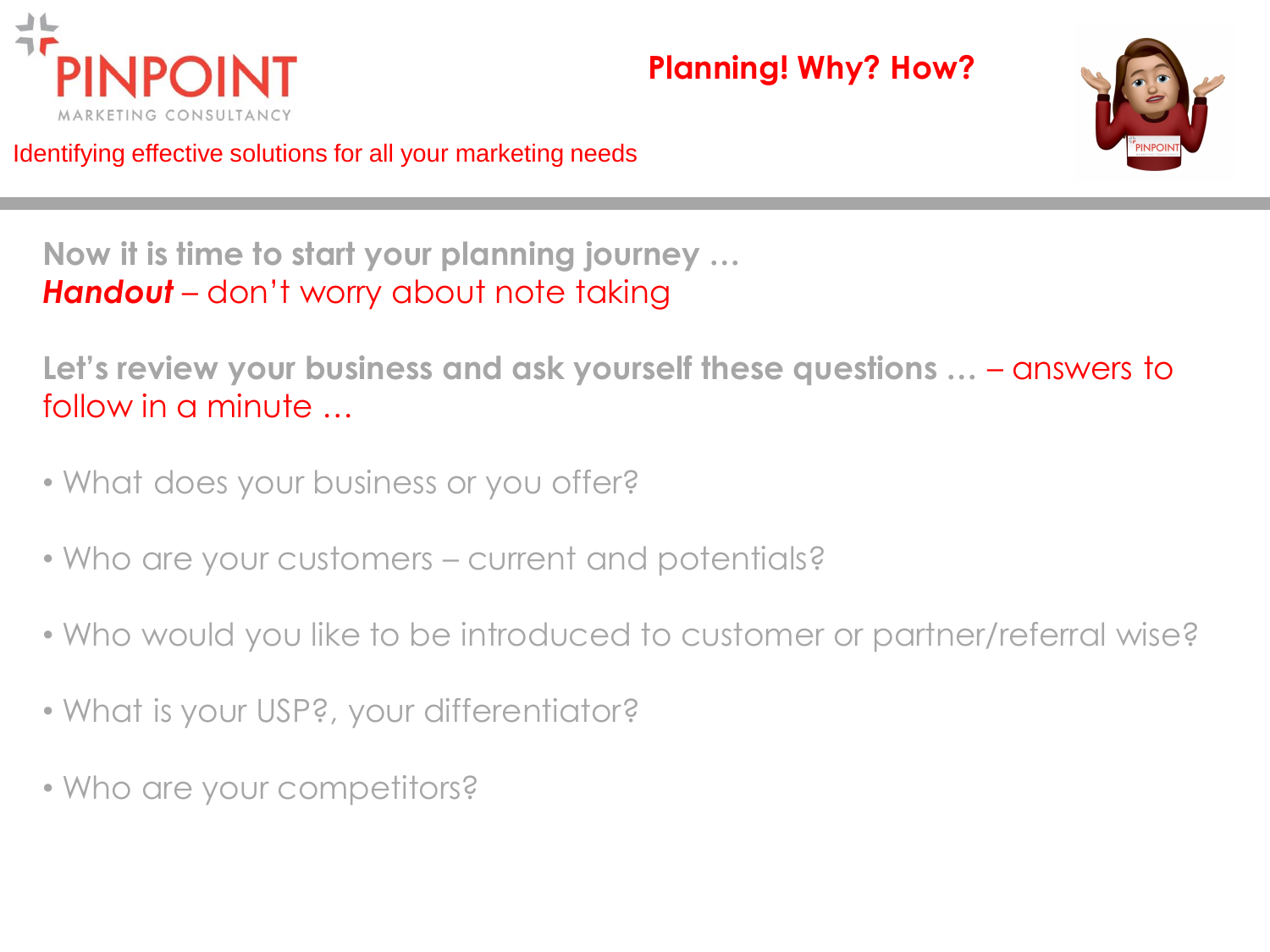



Identifying effective solutions for all your marketing needs

**Let's review continued …**

- What marketing have you carried out to date for your business? Eg social media, website, networking, advertising, PR etc
- What type or form of marketing has worked best for your business?
- What do you want for your business in 2021? What are you looking to achieve? What are your objectives?

*And now for the spoilers and clues …*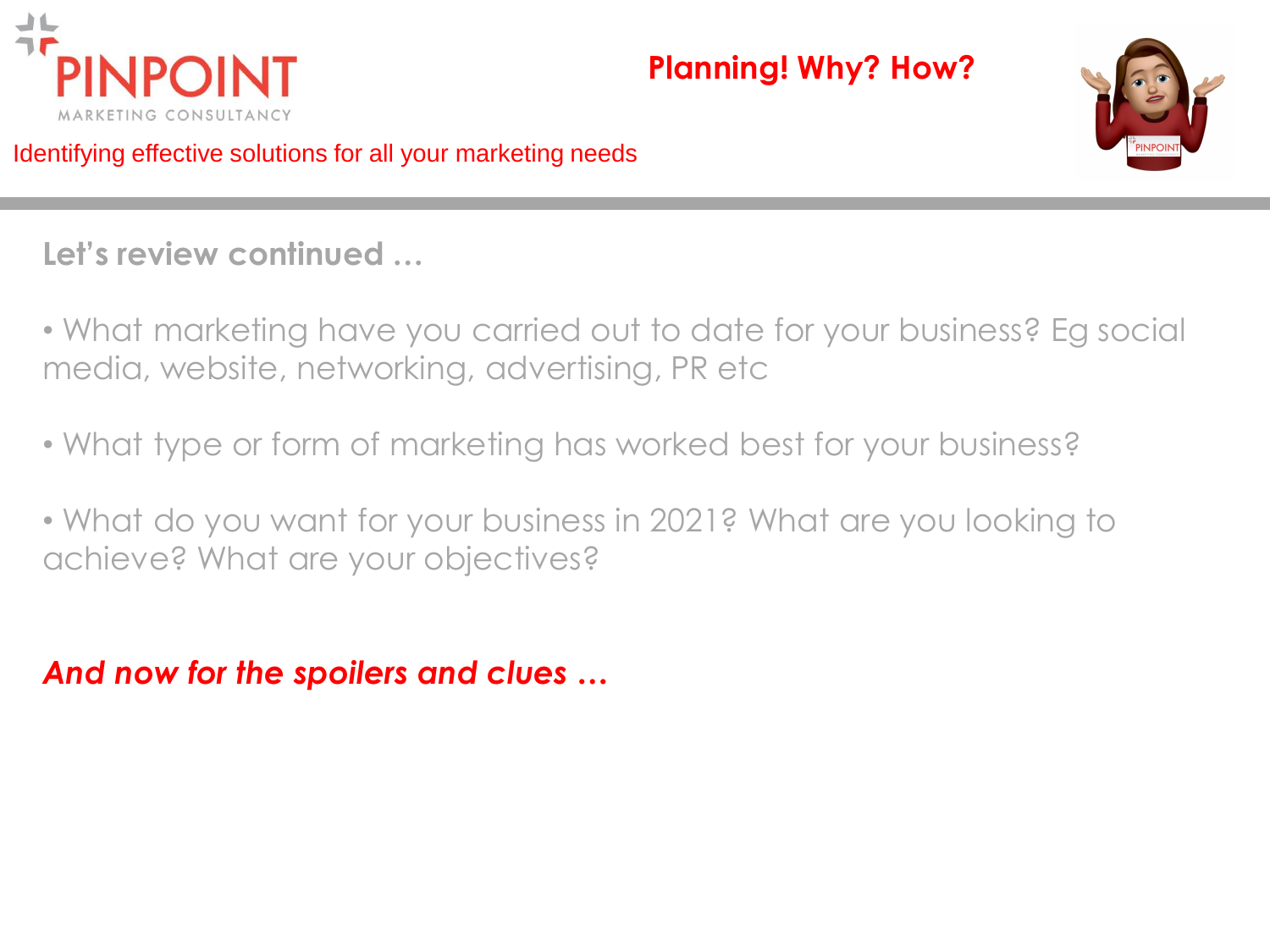



Identifying effective solutions for all your marketing needs

**The clues and spoilers** 

• What does your business/you offer? Be specific. Features and benefits. Mention what is new or has changed? What are you solving or promising?

• Who are your customers? The answer is not everyone! Break your audience down into segments and really get to know the segments or the individuals well. Get inside their heads and in their shoes

• Who would you like to be introduced to? The answer is not anyone with money to spend! Who out of your segments is the ideal client? The preferred one

• What is your USP? Your differentiator? What sets you apart? Needs to be strong. Why you vs the business next door?

• Who are your competitors? The answer is not no one. Consider direct and indirect. What are they now doing or offering compared to you?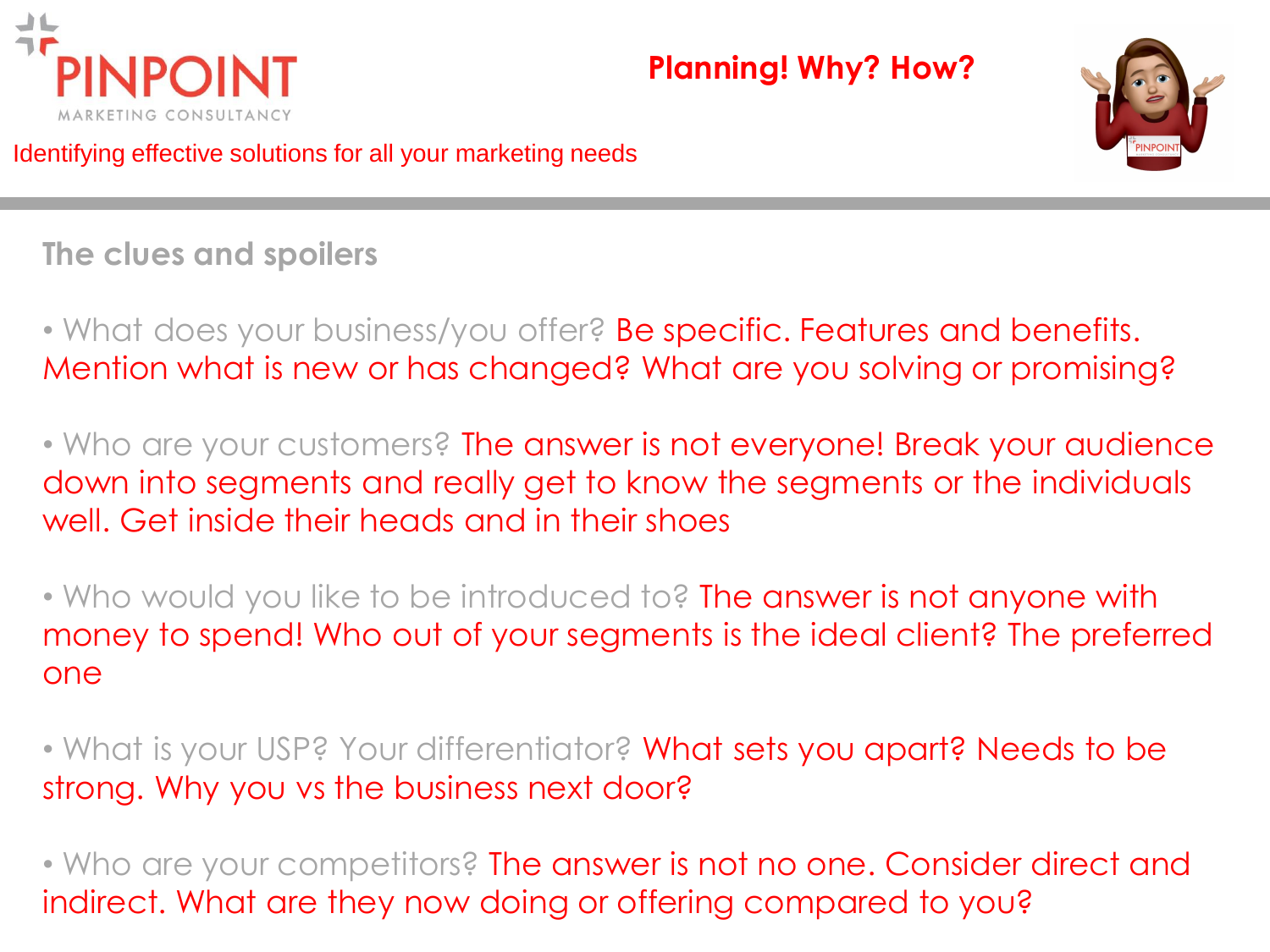



Identifying effective solutions for all your marketing needs

**Let's review continued …**

• What marketing have you carried out to date for your business? Eg social media, website, networking, advertising, PR etc This will help you see how wide your reach is or isn't already. This will also highlight any gaps or to avoid the scattergun approach

• What marketing has worked best for your business? Knowing this will help you repeat the success or change to adapt what you do and how you do it to maximum effect

• What do you want for your business in 2021? What are you looking to achieve? What are your objectives? What are your goals, big or small? What does success look like? How will you know your ROI and whether you have achieved it?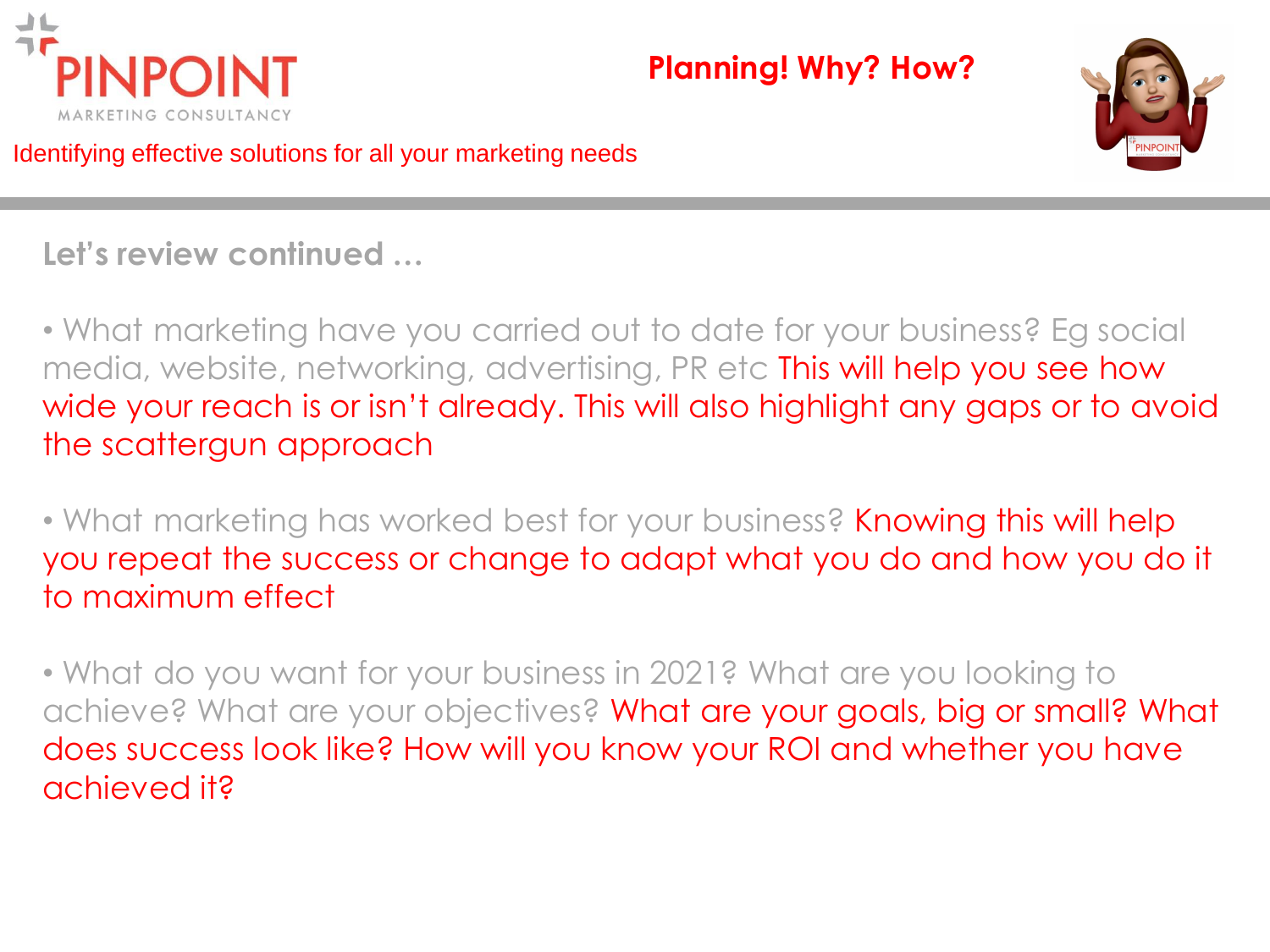

…

#### **Planning! Why? How?**



Identifying effective solutions for all your marketing needs

**So has planning for your business and your businesses future gone out of the window?**



**I say no!** And with so much uncertainty, making informed choices based on facts, figures and sound planning is as important as ever, if not even more so